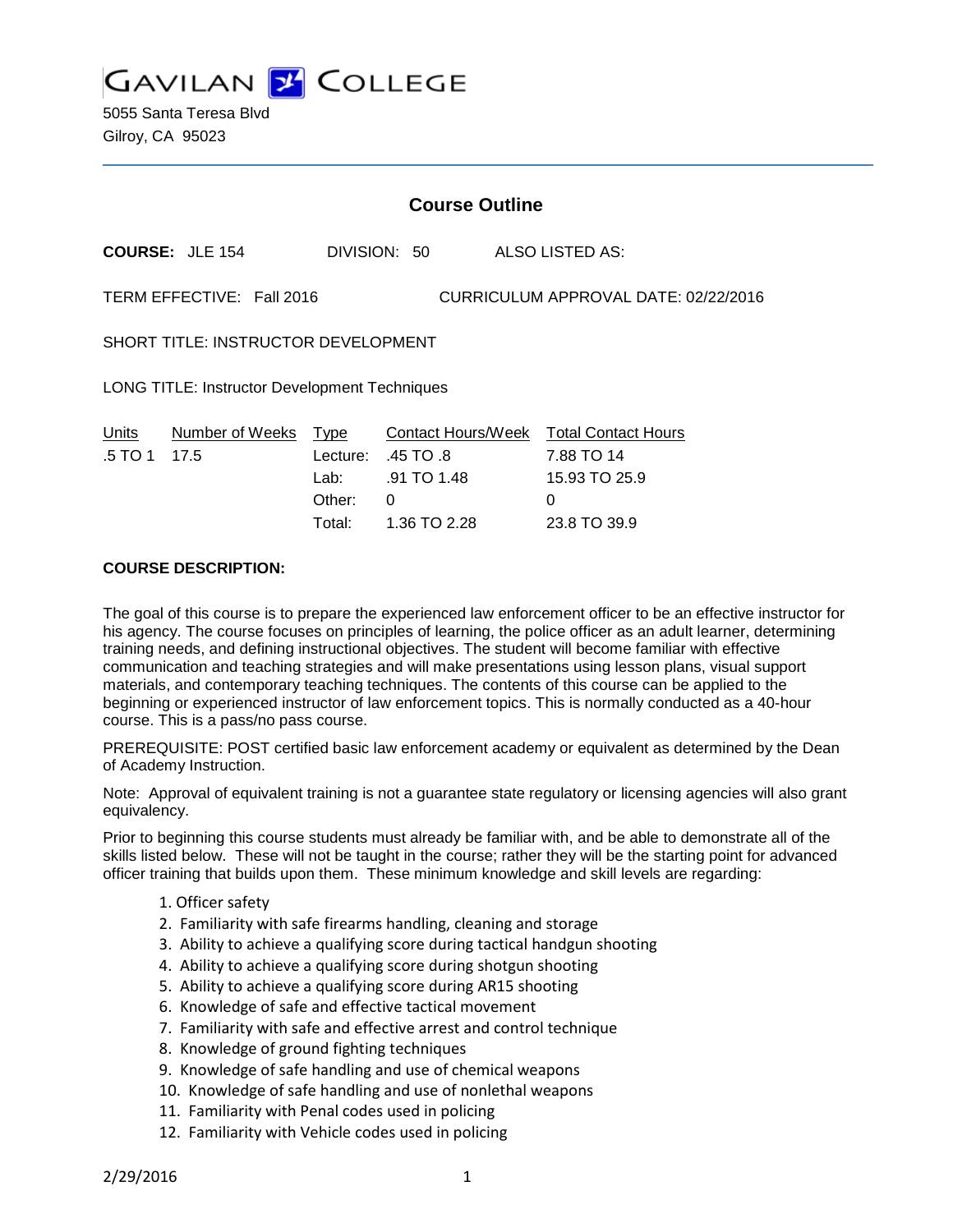- 13. Familiarity with Health & Safety codes used in policing
- 14. Familiarity with Welfare & Institutions codes used in policing
- 15. Familiarity with effective verbal and non-verbal communication used in policing
- 16. Familiarity with case law pertinent to policing
- 17. Knowledge of CPR and first aid techniques
- 18. Familiarity with the universal components of leadership
- 19. Familiarity with the benefits of recognizing and respecting cultural diversity
- 20. Familiarity with ethical decision making strategies

## **PREREQUISITES:**

Completion of JLE 100, as UG, with a grade of C or better.

#### COREQUISITES:

CREDIT STATUS: D - Credit - Degree Applicable

GRADING MODES

P - Pass/No Pass

REPEATABILITY: N - Course may not be repeated

#### SCHEDULE TYPES:

02 - Lecture and/or discussion

03 - Lecture/Laboratory

04 - Laboratory/Studio/Activity

## **STUDENT LEARNING OUTCOMES:**

1. Relate and apply three design questions to courses they currently teach

Measure: POST developed scenario tests

PLO:

ILO: 2,3

GE-LO:

Year assessed or anticipated year of assessment: 2016

2. Identify the adult learning theories.

Measure: practical application of techniques during assignment

PLO:

ILO: 2,3

GE-LO:

Year assessed or anticipated year of assessment: 2016

3. Develop and implement a lesson plan design model that incorporates the techniques from this course.

Measure: peer and instructor evaluations

PLO:

ILO: 2,3

GE-LO:

Year assessed or anticipated year of assessment: 2016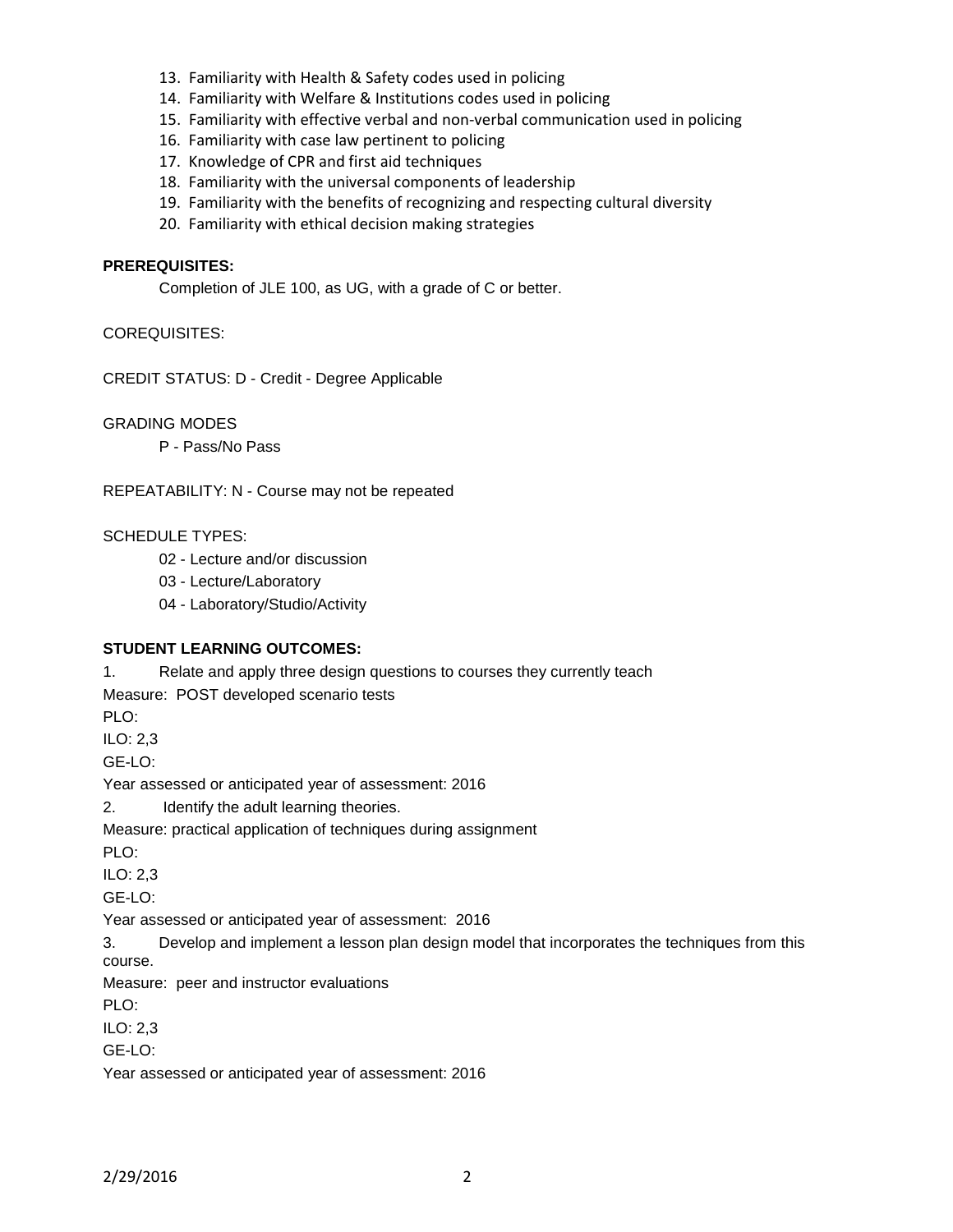#### **CONTENT, STUDENT PERFORMANCE OBJECTIVES, OUT-OF-CLASS ASSIGNMENTS**

Curriculum Approval Date: 02/22/2016

4-8 Hours

CONTENT: Chapter I.

Learning-focused instruction introduction

- 1. Course goals
- 2. Personal goals
- 3. Expectations and concerns
- II. CHAPTER TWO: Designing a course
- 1. Three design questions
- 2. Choose an instructional stance.
- 3. Developing the designer's mind
- 4. Achieving outcomes; Three Micro Maps
- 5. What are my teaching outcomes?
- 6. Filters affecting beliefs and action
- 7. Making a difference in learning
- 8. Protocols for student talk
- 9. Two types of protocols
- 10. 4-box synectics
- 11. Round robin teaching
- 12. Adult learning concepts
- 13. Bloom's Taxonomy overview
- 14. Bloom's Taxonomy of learning
- 15. Lesson design challenges
- 16. Lesson design and planning

STUDENT PERFORMANCE OBJECTIVES (SPO): Prepare and deliver a 20-minute lesson plan to teach at the application, analysis, synthesis or evaluation levels on Bloom's taxonomy scale.

OUT-OF-CLASS ASSIGNMENTS: create a lesson plan for class exercise

10-16 Hours

CONTENT: III. CHAPTER THREE:

Instructional uses of non-verbal communication

- 1. Paralanguage/presentation skills
- 2. Establishing credibility
- 3. Maintaining credibility
- 4. 4 Phases of a lesson diagram
- VI. CHAPTER FOUR: Co-facilitating
- 1. Why facilitate?
- 2. Home teams composition
- 3. Outline for 20-minute presentation
- 4. Co-facilitation protocol
- 5. Co-facilitation agreements
- 6. The first two responsibilities
- 7. Co-facilitator tips Co-facilitation forms
- 8. Selecting a focus/post-presentation
- 9. Some self-coaching questions
- 10. Single presenter protocol
- 11. Peer coaching
- 12. Peer coaching protocol

2/29/2016 3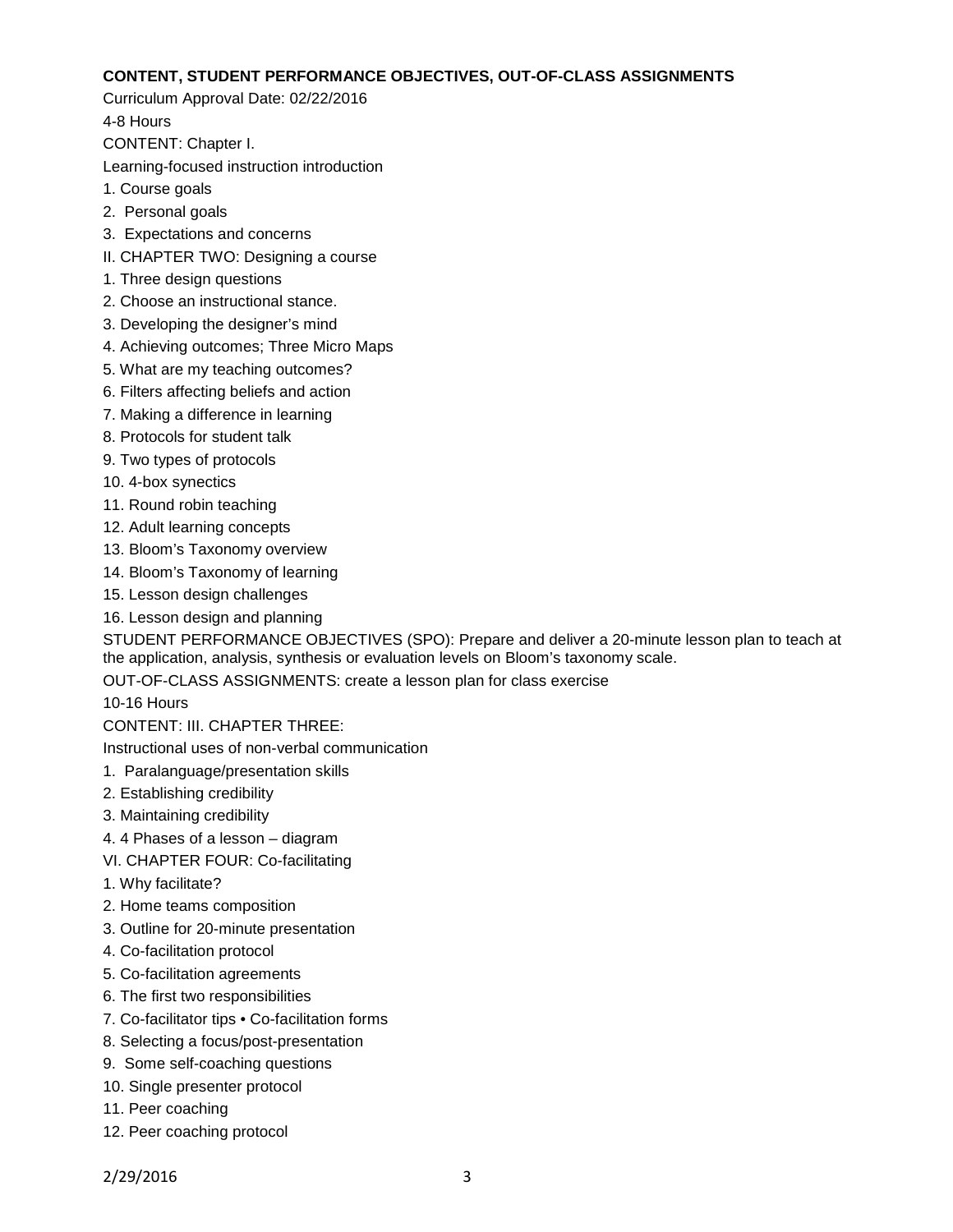13.Thinking questions for facilitator conversations

SPO: Identify critical thinking questions.

OUT-OF-CLASS ASSIGNMENTS: create a lesson plan

10-16 Hours

CONTENT: V. CHAPTER FIVE: Teaching for critical thinking

- 1. Facilitating thinking in the classroom
- 2. Facilitating critical thinking
- 3. Paraphrasing
- 4. Thinking questions
- 5. Inviting thinking
- 6. Some thinking questions
- 7.Giving feedback
- VI. APPENDIX 105
- 1. Ten instructional containers
- 2. The problem solution container
- 3. Instructional container learning activity
- 4. Designing the problem solution container
- 5. Responding to questions
- 6. Handling challenges or hostile questions
- 7. PowerPoint tips
- 8. Test for war story appropriateness
- 9. Openers that focus and energize
- 10. Openers that set norms
- 11. Closing
- 12. Walkabout review
- 13. Course evaluation
- 14.Learning partners
- 15.Room arrangement
- 16. Basic course instructional system
- 17. Learning activities
- SPO: Recognize the value and function of teaching protocols.
- OUT-OF-CLASS ASSIGNMENTS: reading assignment

# **METHODS OF INSTRUCTION:**

Lecture, Discussion, Demonstration, Application and Presentation of Projects.

# **METHODS OF EVALUATION:**

CATEGORY 1 - The types of writing assignments required: Percent range of total grade: 25 % to 35 % Written Homework CATEGORY 2 -The problem-solving assignments required: Percent range of total grade: 25 % to 35 % Homework Problems Quizzes Exams CATEGORY 3 -The types of skill demonstrations required: Percent range of total grade: 25 % to 50 % Class Performance/s